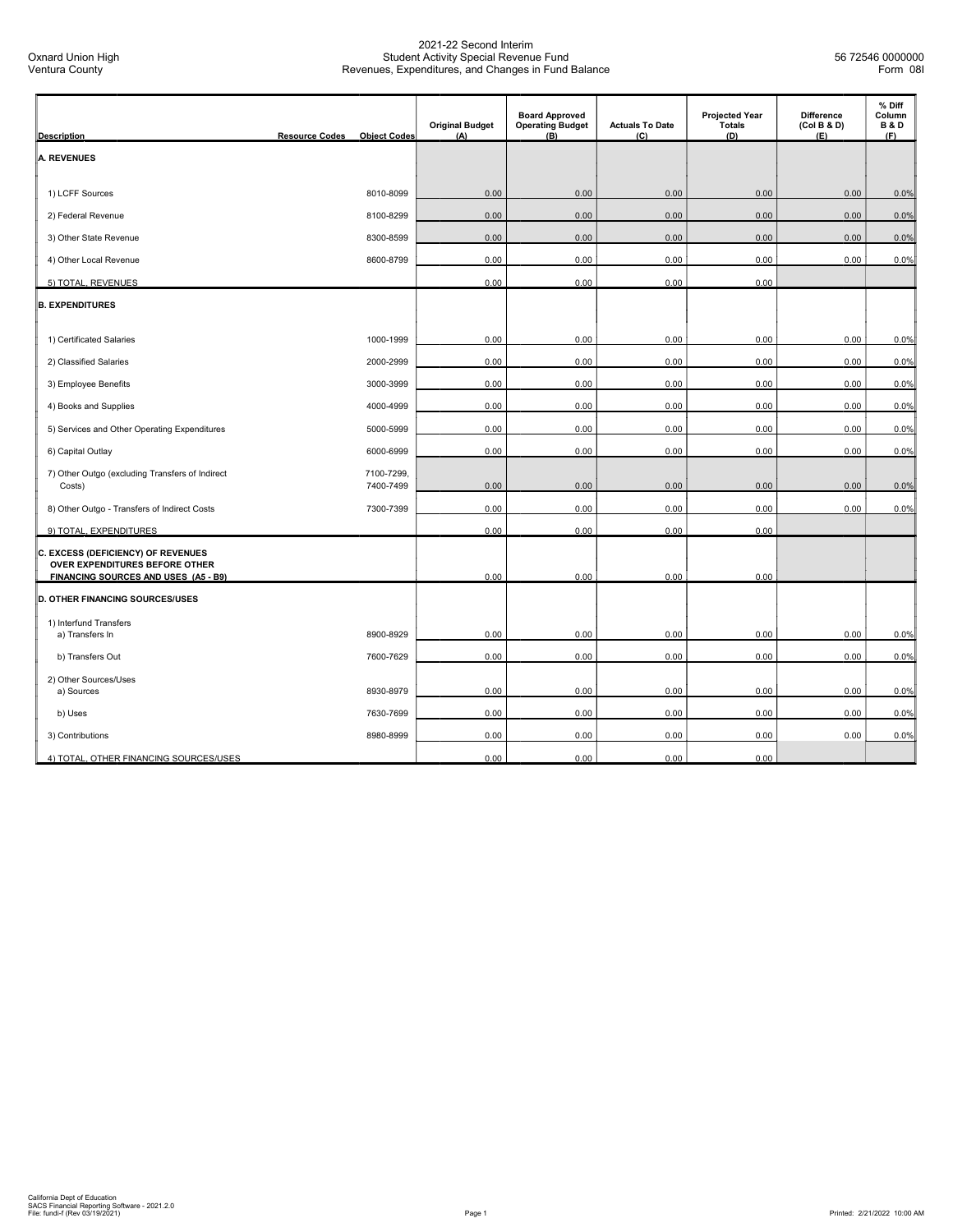| <b>Description</b>                                                 | <b>Resource Codes</b> | <b>Object Codes</b> | <b>Original Budget</b><br>(A) | <b>Board Approved</b><br><b>Operating Budget</b><br>(B) | <b>Actuals To Date</b><br>(C) | <b>Projected Year</b><br>Totals<br>(D) | <b>Difference</b><br>(Col B & D)<br>(E) | % Diff<br>Column<br><b>B&amp;D</b><br>(F) |
|--------------------------------------------------------------------|-----------------------|---------------------|-------------------------------|---------------------------------------------------------|-------------------------------|----------------------------------------|-----------------------------------------|-------------------------------------------|
| E. NET INCREASE (DECREASE) IN FUND<br><b>BALANCE (C + D4)</b>      |                       |                     | 0.00                          | 0.00                                                    | 0.00                          | 0.00                                   |                                         |                                           |
| F. FUND BALANCE, RESERVES                                          |                       |                     |                               |                                                         |                               |                                        |                                         |                                           |
| 1) Beginning Fund Balance<br>a) As of July 1 - Unaudited           |                       | 9791                | 0.00                          | 1,591,882.00                                            |                               | 1,591,882.00                           | 0.00                                    | 0.0%                                      |
| b) Audit Adjustments                                               |                       | 9793                | 0.00                          | 0.00                                                    |                               | 0.00                                   | 0.00                                    | 0.0%                                      |
| c) As of July 1 - Audited (F1a + F1b)                              |                       |                     | 0.00                          | 1,591,882.00                                            |                               | 1,591,882.00                           |                                         |                                           |
| d) Other Restatements                                              |                       | 9795                | 0.00                          | 0.00                                                    |                               | 0.00                                   | 0.00                                    | 0.0%                                      |
| e) Adjusted Beginning Balance (F1c + F1d)                          |                       |                     | 0.00                          | 1,591,882.00                                            |                               | 1,591,882.00                           |                                         |                                           |
| 2) Ending Balance, June 30 (E + F1e)                               |                       |                     | 0.00                          | 1,591,882.00                                            |                               | 1,591,882.00                           |                                         |                                           |
| Components of Ending Fund Balance<br>a) Nonspendable               |                       |                     |                               |                                                         |                               |                                        |                                         |                                           |
| Revolving Cash                                                     |                       | 9711                | 0.00                          | 0.00                                                    |                               | 0.00                                   |                                         |                                           |
| <b>Stores</b>                                                      |                       | 9712                | 0.00                          | 0.00                                                    |                               | 0.00                                   |                                         |                                           |
| Prepaid Items                                                      |                       | 9713                | 0.00                          | 0.00                                                    |                               | 0.00                                   |                                         |                                           |
| All Others                                                         |                       | 9719                | 0.00                          | 0.00                                                    |                               | 0.00                                   |                                         |                                           |
| b) Restricted<br>c) Committed                                      |                       | 9740                | 0.00                          | 1,591,882.00                                            |                               | 1,591,882.00                           |                                         |                                           |
| <b>Stabilization Arrangements</b>                                  |                       | 9750                | 0.00                          | 0.00                                                    |                               | 0.00                                   |                                         |                                           |
| Other Commitments<br>d) Assigned                                   |                       | 9760                | 0.00                          | 0.00                                                    |                               | 0.00                                   |                                         |                                           |
| Other Assignments                                                  |                       | 9780                | 0.00                          | 0.00                                                    |                               | 0.00                                   |                                         |                                           |
| e) Unassigned/Unappropriated<br>Reserve for Economic Uncertainties |                       | 9789                | 0.00                          | 0.00                                                    |                               | 0.00                                   |                                         |                                           |
| Unassigned/Unappropriated Amount                                   |                       | 9790                | 0.00                          | 0.00                                                    |                               | 0.00                                   |                                         |                                           |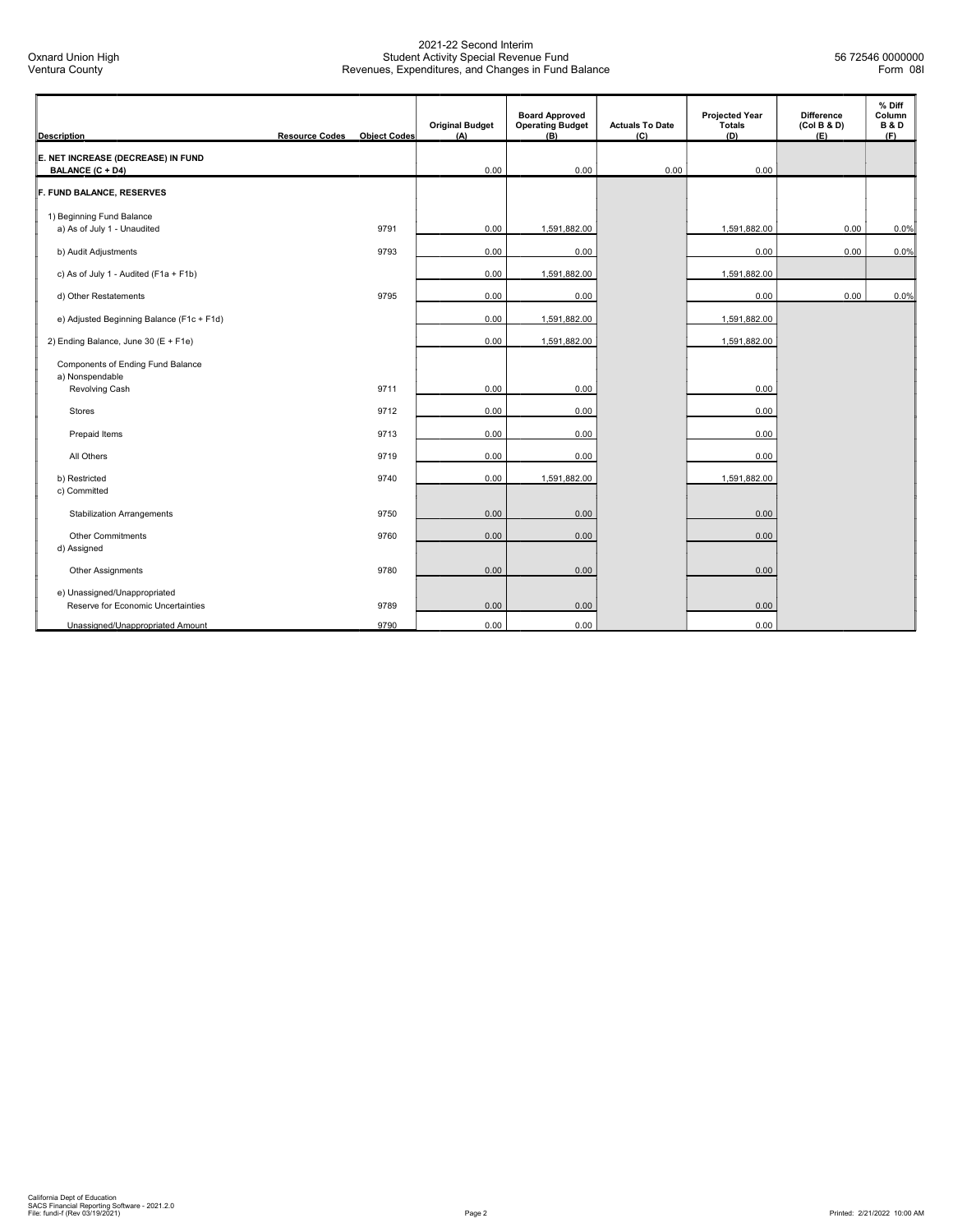| <b>Description</b>                                                    | <b>Resource Codes</b><br><b>Object Codes</b> | <b>Original Budget</b><br>(A) | <b>Board Approved</b><br><b>Operating Budget</b><br>(B) | <b>Actuals To Date</b><br>(C) | <b>Projected Year</b><br><b>Totals</b><br>(D) | <b>Difference</b><br>(Col B & D)<br>(E) | % Diff<br>Column<br><b>B&amp;D</b><br>(F) |
|-----------------------------------------------------------------------|----------------------------------------------|-------------------------------|---------------------------------------------------------|-------------------------------|-----------------------------------------------|-----------------------------------------|-------------------------------------------|
| <b>REVENUES</b>                                                       |                                              |                               |                                                         |                               |                                               |                                         |                                           |
| Sale of Equipment and Supplies                                        | 8631                                         | 0.00                          | 0.00                                                    | 0.00                          | 0.00                                          | 0.00                                    | 0.0%                                      |
| All Other Sales                                                       | 8639                                         | 0.00                          | 0.00                                                    | 0.00                          | 0.00                                          | 0.00                                    | 0.0%                                      |
| Interest                                                              | 8660                                         | 0.00                          | 0.00                                                    | 0.00                          | 0.00                                          | 0.00                                    | 0.0%                                      |
| All Other Fees and Contracts                                          | 8689                                         | 0.00                          | 0.00                                                    | 0.00                          | 0.00                                          | 0.00                                    | 0.0%                                      |
| All Other Local Revenue                                               | 8699                                         | 0.00                          | 0.00                                                    | 0.00                          | 0.00                                          | 0.00                                    | 0.0%                                      |
| TOTAL, REVENUES                                                       |                                              | 0.00                          | 0.00                                                    | 0.00                          | 0.00                                          |                                         |                                           |
| <b>CERTIFICATED SALARIES</b>                                          |                                              |                               |                                                         |                               |                                               |                                         |                                           |
| Certificated Teachers' Salaries                                       | 1100                                         | 0.00                          | 0.00                                                    | 0.00                          | 0.00                                          | 0.00                                    | 0.0%                                      |
| Certificated Pupil Support Salaries                                   | 1200                                         | 0.00                          | 0.00                                                    | 0.00                          | 0.00                                          | 0.00                                    | 0.0%                                      |
| Certificated Supervisors' and Administrators' Salaries                | 1300                                         | 0.00                          | 0.00                                                    | 0.00                          | 0.00                                          | 0.00                                    | 0.0%                                      |
| Other Certificated Salaries                                           | 1900                                         | 0.00                          | 0.00                                                    | 0.00                          | 0.00                                          | 0.00                                    | 0.0%                                      |
| TOTAL, CERTIFICATED SALARIES                                          |                                              | 0.00                          | 0.00                                                    | 0.00                          | 0.00                                          | 0.00                                    | 0.0%                                      |
| <b>CLASSIFIED SALARIES</b>                                            |                                              |                               |                                                         |                               |                                               |                                         |                                           |
| <b>Classified Instructional Salaries</b>                              | 2100                                         | 0.00                          | 0.00                                                    | 0.00                          | 0.00                                          | 0.00                                    | 0.0%                                      |
| <b>Classified Support Salaries</b>                                    | 2200                                         | 0.00                          | 0.00                                                    | 0.00                          | 0.00                                          | 0.00                                    | 0.0%                                      |
| Classified Supervisors' and Administrators' Salaries                  | 2300                                         | 0.00                          | 0.00                                                    | 0.00                          | 0.00                                          | 0.00                                    | 0.0%                                      |
| Clerical, Technical and Office Salaries                               | 2400                                         | 0.00                          | 0.00                                                    | 0.00                          | 0.00                                          | 0.00                                    | 0.0%                                      |
| Other Classified Salaries                                             | 2900                                         | 0.00                          | 0.00                                                    | 0.00                          | 0.00                                          | 0.00                                    | 0.0%                                      |
| TOTAL, CLASSIFIED SALARIES                                            |                                              | 0.00                          | 0.00                                                    | 0.00                          | 0.00                                          | 0.00                                    | 0.0%                                      |
| <b>EMPLOYEE BENEFITS</b>                                              |                                              |                               |                                                         |                               |                                               |                                         |                                           |
| <b>STRS</b>                                                           | 3101-3102                                    | 0.00                          | 0.00                                                    | 0.00                          | 0.00                                          | 0.00                                    | 0.0%                                      |
| PERS                                                                  | 3201-3202                                    | 0.00                          | 0.00                                                    | 0.00                          | 0.00                                          | 0.00                                    | 0.0%                                      |
| OASDI/Medicare/Alternative                                            | 3301-3302                                    | 0.00                          | 0.00                                                    | 0.00                          | 0.00                                          | 0.00                                    | 0.0%                                      |
| Health and Welfare Benefits                                           | 3401-3402                                    | 0.00                          | 0.00                                                    | 0.00                          | 0.00                                          | 0.00                                    | 0.0%                                      |
| Unemployment Insurance                                                | 3501-3502                                    | 0.00                          | 0.00                                                    | 0.00                          | 0.00                                          | 0.00                                    | 0.0%                                      |
| Workers' Compensation                                                 | 3601-3602                                    | 0.00                          | 0.00                                                    | 0.00                          | 0.00                                          | 0.00                                    | 0.0%                                      |
| OPEB, Allocated                                                       | 3701-3702                                    | 0.00                          | 0.00                                                    | 0.00                          | 0.00                                          | 0.00                                    | 0.0%                                      |
| <b>OPEB, Active Employees</b>                                         | 3751-3752                                    | 0.00                          | 0.00                                                    | 0.00                          | 0.00                                          | 0.00                                    | 0.0%                                      |
| Other Employee Benefits                                               | 3901-3902                                    | 0.00                          | 0.00                                                    | 0.00                          | 0.00                                          | 0.00                                    | 0.0%                                      |
| TOTAL, EMPLOYEE BENEFITS                                              |                                              | 0.00                          | 0.00                                                    | 0.00                          | 0.00                                          | 0.00                                    | 0.0%                                      |
| <b>BOOKS AND SUPPLIES</b>                                             |                                              |                               |                                                         |                               |                                               |                                         |                                           |
| Materials and Supplies                                                | 4300                                         | 0.00                          | 0.00                                                    | 0.00                          | 0.00                                          | 0.00                                    | 0.0%                                      |
| Noncapitalized Equipment                                              | 4400                                         | 0.00                          | 0.00                                                    | 0.00                          | 0.00                                          | 0.00                                    | 0.0%                                      |
| TOTAL, BOOKS AND SUPPLIES                                             |                                              | 0.00                          | 0.00                                                    | 0.00                          | 0.00                                          | 0.00                                    | 0.0%                                      |
| SERVICES AND OTHER OPERATING EXPENDITURES                             |                                              |                               |                                                         |                               |                                               |                                         |                                           |
| Subagreements for Services                                            | 5100                                         | 0.00                          | 0.00                                                    | 0.00                          | 0.00                                          | 0.00                                    | 0.0%                                      |
| Dues and Memberships                                                  | 5300                                         | 0.00                          | 0.00                                                    | 0.00                          | 0.00                                          | 0.00                                    | 0.0%                                      |
| Insurance                                                             | 5400-5450                                    | 0.00                          | 0.00                                                    | 0.00                          | 0.00                                          | 0.00                                    | 0.0%                                      |
| Rentals, Leases, Repairs, and Noncapitalized Improvements             | 5600                                         | 0.00                          | 0.00                                                    | 0.00                          | 0.00                                          | 0.00                                    | 0.0%                                      |
| Transfers of Direct Costs - Interfund                                 | 5750                                         | 0.00                          | 0.00                                                    | 0.00                          | 0.00                                          | 0.00                                    | 0.0%                                      |
| Professional/Consulting Services and<br><b>Operating Expenditures</b> | 5800                                         | 0.00                          | 0.00                                                    | 0.00                          | 0.00                                          | 0.00                                    | 0.0%                                      |
| TOTAL, SERVICES AND OTHER OPERATING EXPENDITURES                      |                                              | 0.00                          | 0.00                                                    | 0.00                          | 0.00                                          | 0.00                                    | 0.0%                                      |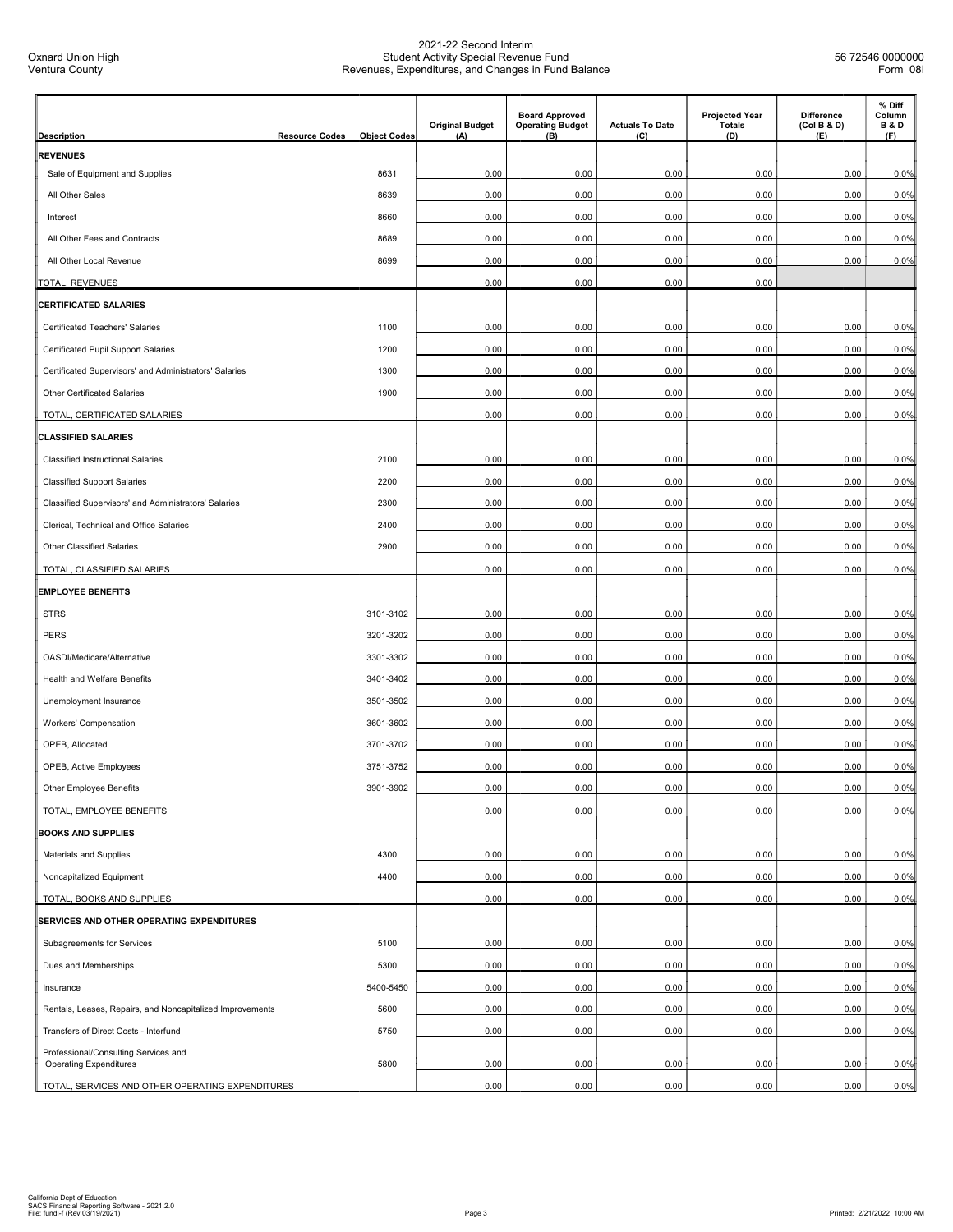| <b>Description</b>                                           | <b>Resource Codes</b> | <b>Object Codes</b> | <b>Original Budget</b><br>(A) | <b>Board Approved</b><br><b>Operating Budget</b><br>(B) | <b>Actuals To Date</b><br>(C) | <b>Projected Year</b><br><b>Totals</b><br>(D) | Difference<br>(Col B & D)<br>(E) | % Diff<br>Column<br><b>B&amp;D</b><br>(F) |
|--------------------------------------------------------------|-----------------------|---------------------|-------------------------------|---------------------------------------------------------|-------------------------------|-----------------------------------------------|----------------------------------|-------------------------------------------|
| <b>CAPITAL OUTLAY</b>                                        |                       |                     |                               |                                                         |                               |                                               |                                  |                                           |
| Equipment                                                    |                       | 6400                | 0.00                          | 0.00                                                    | 0.00                          | 0.00                                          | 0.00                             | 0.0%                                      |
| Equipment Replacement                                        |                       | 6500                | 0.00                          | 0.00                                                    | 0.00                          | 0.00                                          | 0.00                             | 0.0%                                      |
| Lease Assets                                                 |                       | 6600                | 0.00                          | 0.00                                                    | 0.00                          | 0.00                                          | 0.00                             | 0.0%                                      |
| TOTAL, CAPITAL OUTLAY                                        |                       |                     | 0.00                          | 0.00                                                    | 0.00                          | 0.00                                          | 0.00                             | 0.0%                                      |
| OTHER OUTGO - TRANSFERS OF INDIRECT COSTS                    |                       |                     |                               |                                                         |                               |                                               |                                  |                                           |
| Transfers of Indirect Costs - Interfund                      |                       | 7350                | 0.00                          | 0.00                                                    | 0.00                          | 0.00                                          | 0.00                             | 0.0%                                      |
| TOTAL, OTHER OUTGO - TRANSFERS OF INDIRECT COSTS             |                       |                     | 0.00                          | 0.00                                                    | 0.00                          | 0.00                                          | 0.00                             | 0.0%                                      |
| TOTAL, EXPENDITURES                                          |                       |                     | 0.00                          | 0.00                                                    | 0.00                          | 0.00                                          |                                  |                                           |
| <b>INTERFUND TRANSFERS</b>                                   |                       |                     |                               |                                                         |                               |                                               |                                  |                                           |
| <b>INTERFUND TRANSFERS IN</b>                                |                       |                     |                               |                                                         |                               |                                               |                                  |                                           |
|                                                              |                       |                     |                               |                                                         |                               |                                               |                                  |                                           |
| Other Authorized Interfund Transfers In                      |                       | 8919                | 0.00                          | 0.00                                                    | 0.00                          | 0.00                                          | 0.00                             | 0.0%                                      |
| (a) TOTAL, INTERFUND TRANSFERS IN                            |                       |                     | 0.00                          | 0.00                                                    | 0.00                          | 0.00                                          | 0.00                             | 0.0%                                      |
| <b>INTERFUND TRANSFERS OUT</b>                               |                       |                     |                               |                                                         |                               |                                               |                                  |                                           |
| Other Authorized Interfund Transfers Out                     |                       | 7619                | 0.00                          | 0.00                                                    | 0.00                          | 0.00                                          | 0.00                             | 0.0%                                      |
| (b) TOTAL, INTERFUND TRANSFERS OUT                           |                       |                     | 0.00                          | 0.00                                                    | 0.00                          | 0.00                                          | 0.00                             | 0.0%                                      |
| OTHER SOURCES/USES                                           |                       |                     |                               |                                                         |                               |                                               |                                  |                                           |
| <b>SOURCES</b>                                               |                       |                     |                               |                                                         |                               |                                               |                                  |                                           |
| Proceeds from Disposal of Capital Assets                     |                       | 8953                | 0.00                          | 0.00                                                    | 0.00                          | 0.00                                          | 0.00                             | 0.0%                                      |
| Transfers from Funds of Lapsed/Reorganized LEAs              |                       | 8965                | 0.00                          | 0.00                                                    | 0.00                          | 0.00                                          | 0.00                             | 0.0%                                      |
| Proceeds from Leases                                         |                       | 8972                | 0.00                          | 0.00                                                    | 0.00                          | 0.00                                          | 0.00                             | 0.0%                                      |
| (c) TOTAL, SOURCES                                           |                       |                     | 0.00                          | 0.00                                                    | 0.00                          | 0.00                                          | 0.00                             | 0.0%                                      |
| <b>USES</b>                                                  |                       |                     |                               |                                                         |                               |                                               |                                  |                                           |
| Transfers of Funds from Lapsed/Reorganized LEAs              |                       | 7651                | 0.00                          | 0.00                                                    | 0.00                          | 0.00                                          | 0.00                             | 0.0%                                      |
| (d) TOTAL, USES                                              |                       |                     | 0.00                          | 0.00                                                    | 0.00                          | 0.00                                          | 0.00                             | 0.0%                                      |
| <b>CONTRIBUTIONS</b>                                         |                       |                     |                               |                                                         |                               |                                               |                                  |                                           |
| Contributions from Unrestricted Revenues                     |                       | 8980                | 0.00                          | 0.00                                                    | 0.00                          | 0.00                                          | 0.00                             | 0.0%                                      |
| <b>Contributions from Restricted Revenues</b>                |                       | 8990                | 0.00                          | 0.00                                                    | 0.00                          | 0.00                                          | 0.00                             | 0.0%                                      |
| (e) TOTAL, CONTRIBUTIONS                                     |                       |                     | 0.00                          | 0.00                                                    | 0.00                          | 0.00                                          | 0.00                             | 0.0%                                      |
| TOTAL, OTHER FINANCING SOURCES/USES<br>$(a - b + c - d + e)$ |                       |                     | 0.00                          | 0.00                                                    | 0.00                          | 0.00                                          |                                  |                                           |